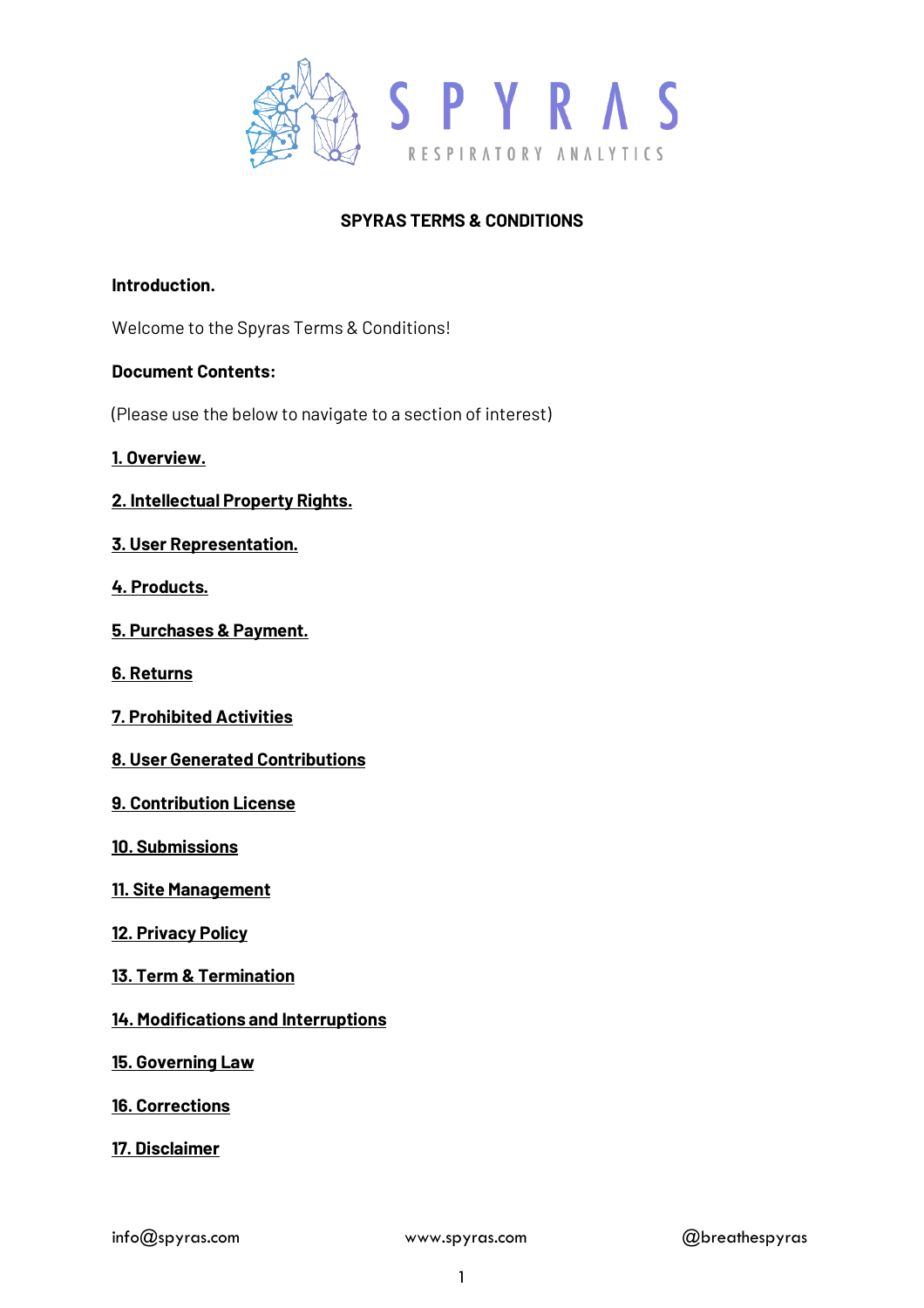

- **18. Limitations of Liability**
- **19. Indemnification**
- **20. User Data**
- **21. Electronic Communications, Transactions and Signatures**
- **22. Miscellaneous**
- **23. Contact Us**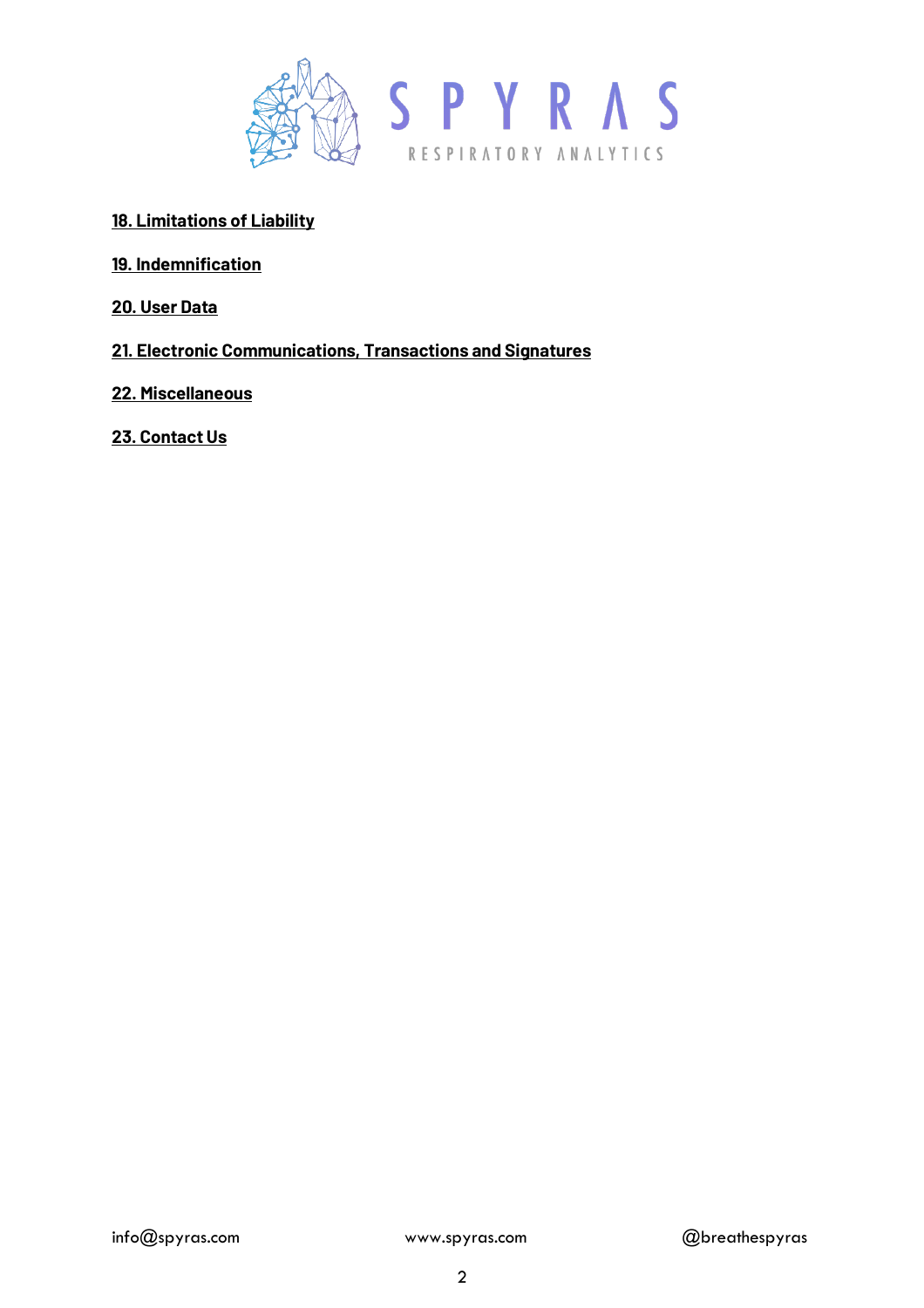

### **Overview**

These Terms of Use constitute a legally binding agreement made between you, whether personally or on behalf of an entity ("you") and SPYRAS LTD ("**Company**", "**we**", "**us**", or "**our**"), concerning your access to and use of the https://www.spyras.com website as well as any other media form, media channel, mobile website or mobile application related, linked, or otherwise connected thereto (collectively, the "Site"). We are registered in England and have our registered office at 85 Great Portland St, First Floor, London, England W1W 7LT. You agree that by accessing the Site, you have read, understood, and agreed to be bound by all of these Terms of Use. IF YOU DO NOT AGREE WITH ALL OF THESE TERMS OF USE, THEN YOU ARE EXPRESSLY PROHIBITED FROM USING THE SITE AND YOU MUST DISCONTINUE USE IMMEDIATELY.

Supplemental terms and conditions or documents that may be posted on the Site from time to time are hereby expressly incorporated herein by reference. We reserve the right, in our sole discretion, to make changes or modifications to these Terms of Use from time to time. We will alert you about any changes by updating the "Last updated" date of these Terms of Use, and you waive any right to receive specific notice of each such change. Please ensure that you check the applicable Terms every time you use our Site so that you understand which Terms apply. You will be subject to, and will be deemed to have been made aware of and to have accepted, the changes in any revised Terms of Use by your continued use of the Site after the date such revised Terms of Use are posted.

The information provided on the Site is not intended for distribution to or use by any person or entity in any jurisdiction or country where such distribution or use would be contrary to law or regulation or which would subject us to any registration requirement within such jurisdiction or country. Accordingly, those persons who choose to access the Site from other locations do so on their own initiative and are solely responsible for compliance with local laws, if and to the extent local laws are applicable.

The Site is intended for users who are at least 16 years old. Persons under the age of 16 are not permitted to use or register for the Site.

### **INTELLECTUAL PROPERTY RIGHTS**

Unless otherwise indicated, the Site is our proprietary property and all source code, databases, functionality, software, website designs, audio, video, text, photographs, and graphics on the Site (collectively, the "Content") and the trademarks, service marks, and logos contained therein (the "Marks") are owned or controlled by us or licensed to us, and are protected by copyright and trademark laws. The Content and the Marks are provided on the Site "AS IS" for your information and personal use only. Except as expressly provided in these Terms of Use, no part of the Site and no Content or Marks may be copied, reproduced, aggregated, republished, uploaded, posted, publicly displayed, encoded, translated, transmitted, distributed, sold, licensed, or otherwise exploited for any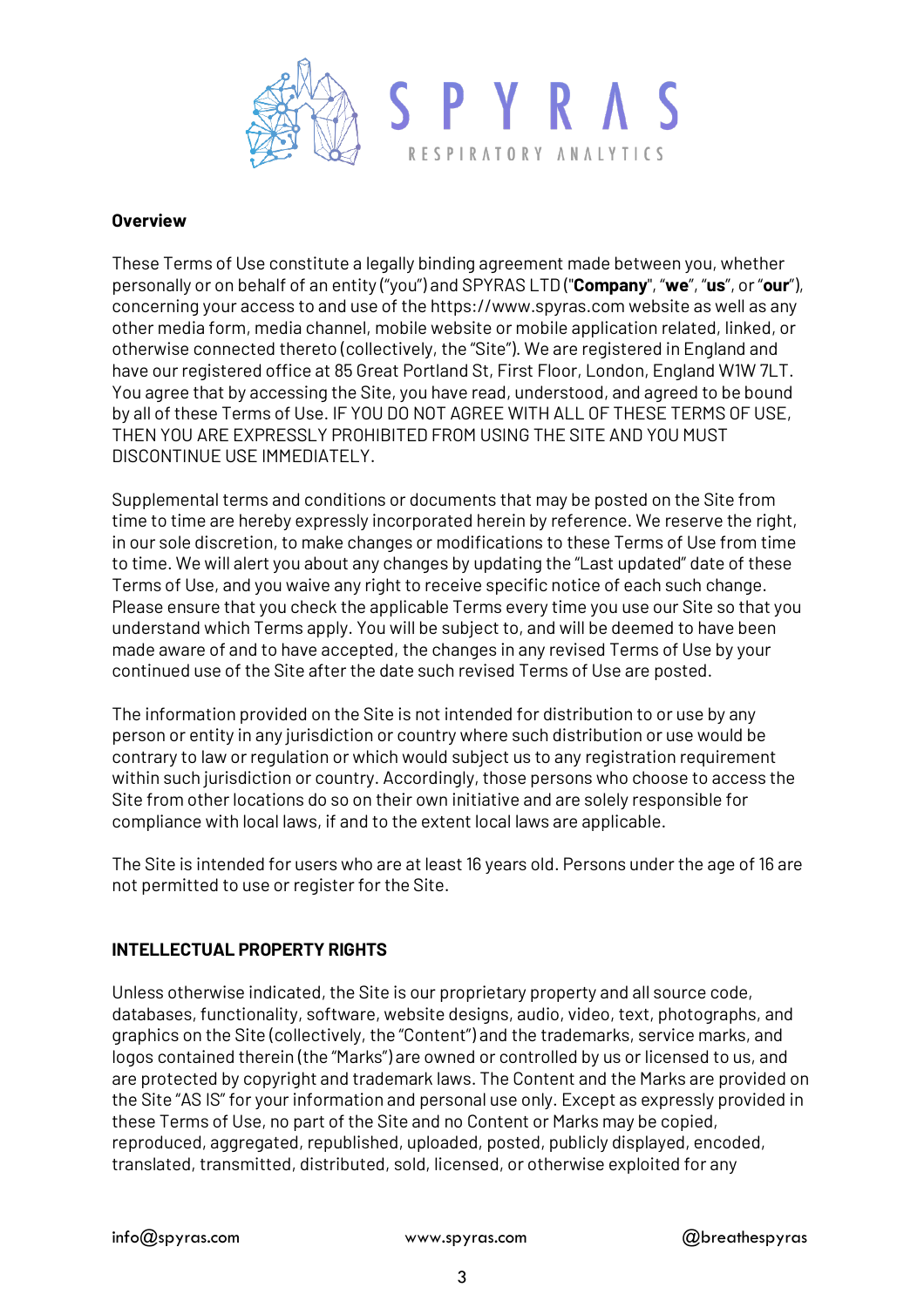

commercial purpose whatsoever, without our express prior written permission, this can be obtained by emailin[g info@spyras.com](mailto:info@spyras.com) concerning your enquiry.

Provided that you are eligible to use the Site, you are granted a limited license to access and use the Site and to download or print a copy of any portion of the Content to which you have properly gained access solely for your personal, non-commercial use. We reserve all rights not expressly granted to you in and to the Site, the Content and the Marks.

## **USER REPRESENTATIONS**

By using the Site, you represent and warrant that: (1) you have the legal capacity and you agree to comply with these Terms of Use; (2) you are not a minor in the jurisdiction in which you reside; (3) you will not access the Site through automated or non-human means, whether through a bot, script or otherwise; (4) you will not use the Site for any illegal or unauthorized purpose; and (5) your use of the Site will not violate any applicable law or regulation.

If you provide any information that is untrue, inaccurate, not current, or incomplete, we have the right to suspend or terminate your account and refuse any and all current or future use of the Site (or any portion thereof).

### **PRODUCTS**

We make every effort to display as accurately as possible the colours, features, specifications, and details of the products available on the Site. However, we do not guarantee that the colours, features, specifications, and details of the products will be accurate, complete, reliable, current, or free of other errors, and your electronic display may not accurately reflect the actual colours and details of the products. All products are subject to availability, and we cannot guarantee that items will be in stock. We reserve the right to discontinue any products at any time for any reason. Prices for all products are subject to change.

### **PURCHASES AND PAYMENT**

We accept the following forms of payment:

- Visa
- Mastercard
- PayPal
- American Express
- Visa Electron
- Maestro
- ChinaUnionPay
- Jcb
- Diners
- CartesBancaires
- Discover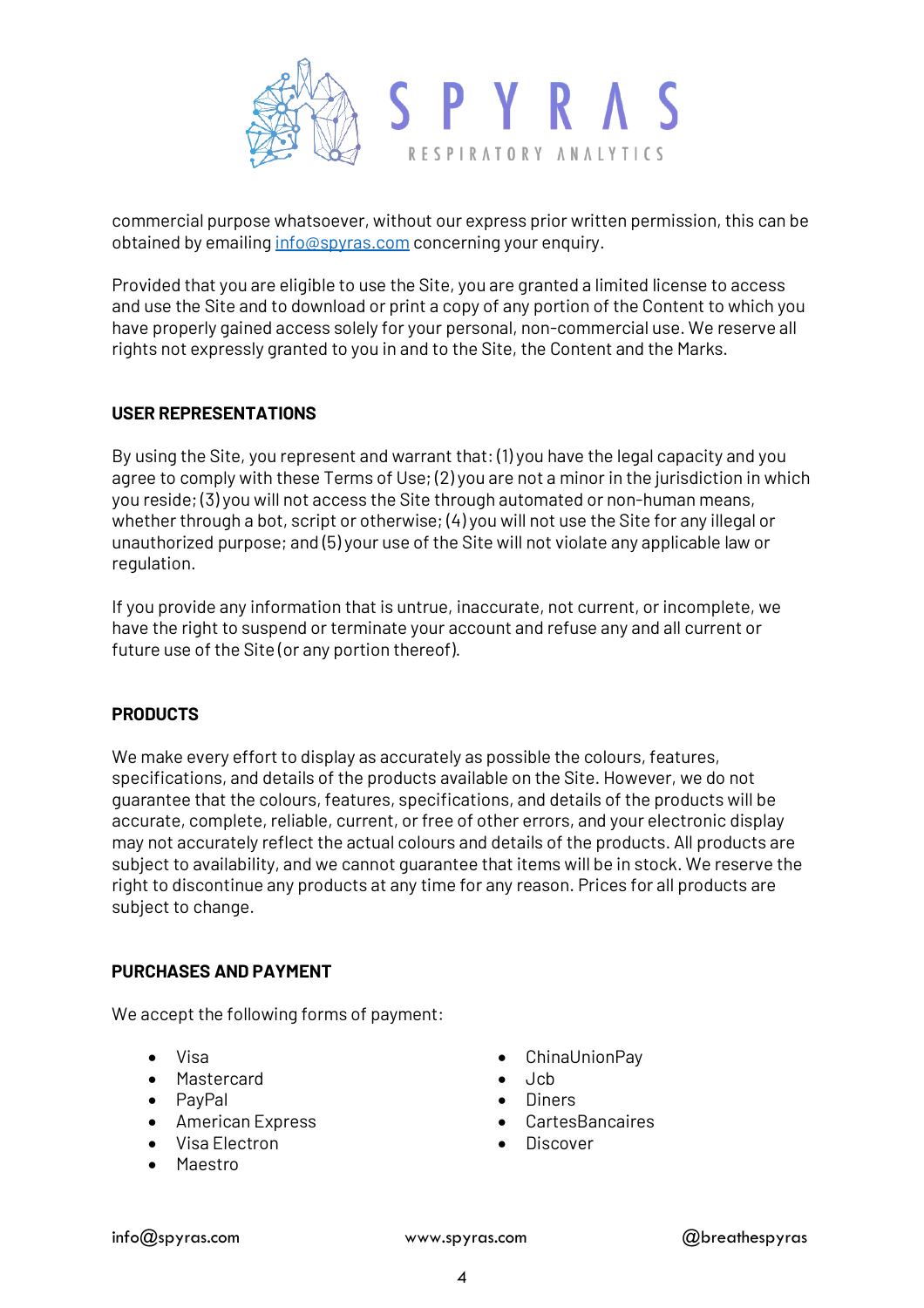

You agree to provide current, complete, and accurate purchase and account information for all purchases made via the Site. You further agree to promptly update account and payment information, including email address, payment method, and payment card expiration date, so that we can complete your transactions and contact you as needed. Sales tax will be added to the price of purchases as deemed required by us. We may change prices at any time. All payments shall be in British Pound.

You agree to pay all charges at the prices then in effect for your purchases and any applicable shipping fees, and you authorize us to charge your chosen payment provider for any such amounts upon placing your order. We reserve the right to correct any errors or mistakes in pricing, even if we have already requested or received payment.

We reserve the right to refuse any order placed through the Site. We may, in our sole discretion, limit or cancel quantities purchased per person, per household, or per order. These restrictions may include orders placed by or under the same customer account, the same payment method, and/or orders that use the same billing or shipping address. We reserve the right to limit or prohibit orders that, in our sole judgment, appear to be placed by dealers, resellers, or distributors.

### **RETURN POLICY**

Please review our Return Policy posted on the Site prior to making any purchases.

# **PROHIBITED ACTIVITIES**

You may not access or use the Site for any purpose other than that for which we make the Site available. The Site may not be used in connection with any commercial endeavours except those that are specifically endorsed or approved by us.

As a user of the Site, you agree not to:

- 1. Systematically retrieve data or other content from the Site to create or compile, directly or indirectly, a collection, compilation, database, or directory without written permission from us.
- 2. Trick, defraud, or mislead us and other users, especially in any attempt to learn sensitive account information such as user passwords.
- 3. Circumvent, disable, or otherwise interfere with security-related features of the Site, including features that prevent or restrict the use or copying of any Content or enforce limitations on the use of the Site and/or the Content contained therein.
- 4. Disparage, tarnish, or otherwise harm, in our opinion, us and/or the Site.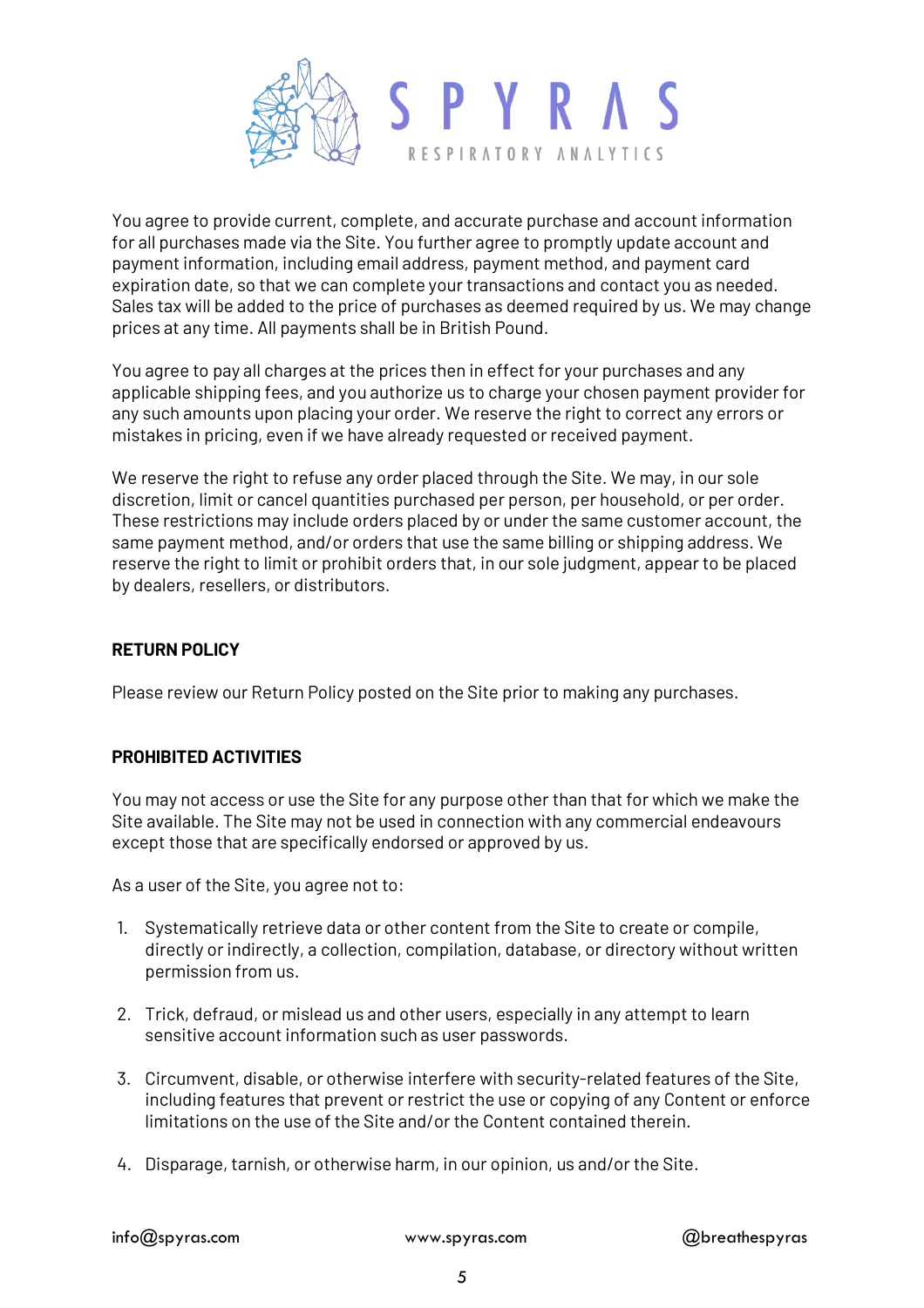

- 5. Use any information obtained from the Site in order to harass, abuse, or harm another person.
- 6. Make improper use of our support services or submit false reports of abuse or misconduct.
- 7. Use the Site in a manner inconsistent with any applicable laws or regulations.
- 8. Engage in unauthorized framing of or linking to the Site.
- 9. Upload or transmit (or attempt to upload or to transmit) viruses, Trojan horses, or other material, including excessive use of capital letters and spamming (continuous posting of repetitive text), that interferes with any party's uninterrupted use and enjoyment of the Site or modifies, impairs, disrupts, alters, or interferes with the use, features, functions, operation, or maintenance of the Site.
- 10. Engage in any automated use of the system, such as using scripts to send comments or messages, or using any data mining, robots, or similar data gathering and extraction tools.
- 11. Delete the copyright or other proprietary rights notice from any Content.
- 12. Attempt to impersonate another user or person or use the username of another user.
- 13. Upload or transmit (or attempt to upload or to transmit) any material that acts as a passive or active information collection or transmission mechanism, including without limitation, clear graphics interchange formats ("gifs"), 1×1 pixels, web bugs, cookies, or other similar devices (sometimes referred to as "spyware" or "passive collection mechanisms" or "pcms" or "bots").
- 14. Interfere with, disrupt, or create an undue burden on the Site or the networks or services connected to the Site.
- 15. Harass, annoy, intimidate, or threaten any of our employees or agents engaged in providing any portion of the Site to you.
- 16. Attempt to bypass any measures of the Site designed to prevent or restrict access to the Site, or any portion of the Site.
- 17. Copy or adapt the Site's software, including but not limited to Flash, PHP, HTML, JavaScript, or other code.
- 18. Except as permitted by applicable law, decipher, decompile, disassemble, or reverse engineer any of the software comprising or in any way making up a part of the Site.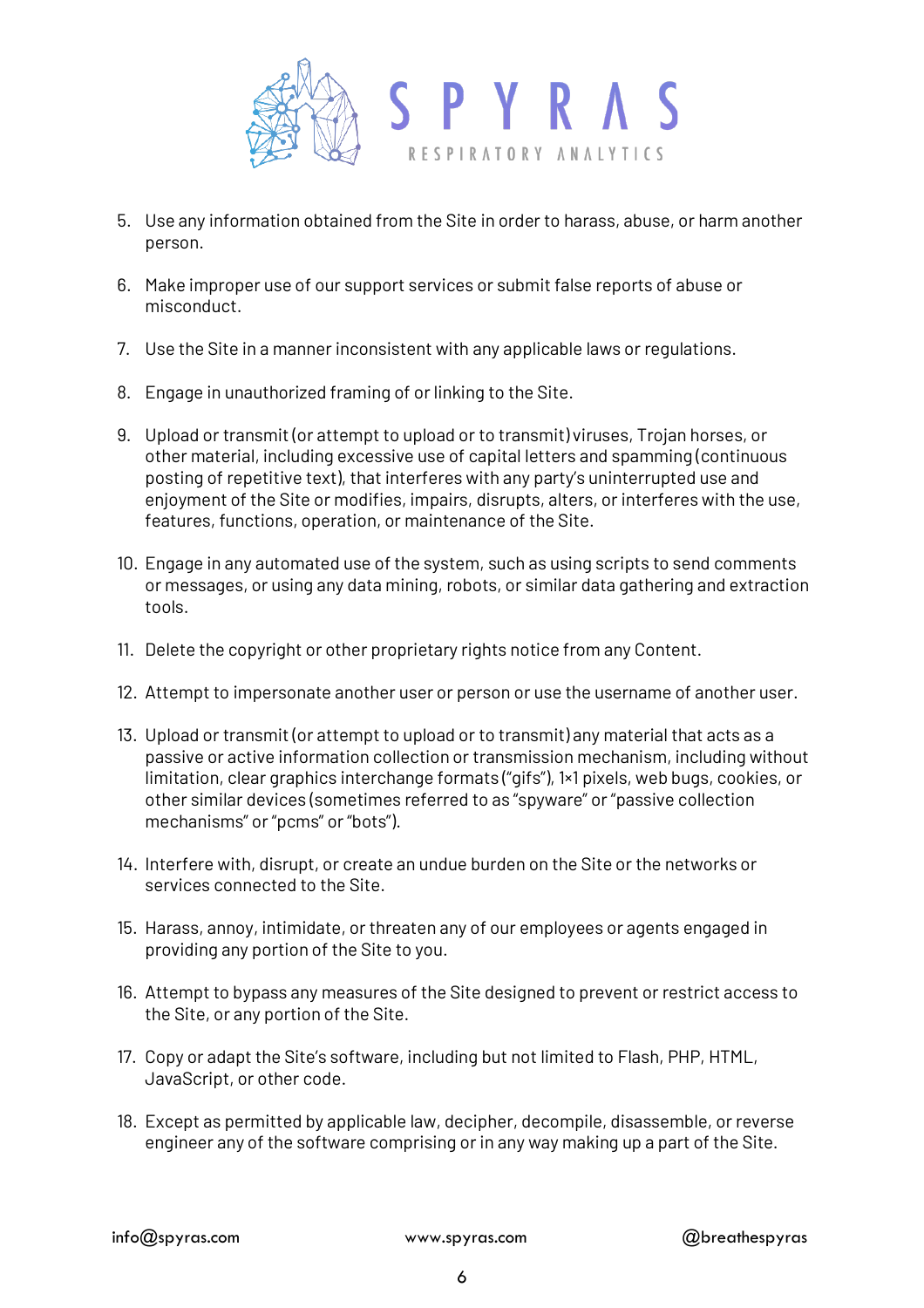

- 19. Except as may be the result of standard search engine or Internet browser usage, use, launch, develop, or distribute any automated system, including without limitation, any spider, robot, cheat utility, scraper, or offline reader that accesses the Site, or using or launching any unauthorized script or other software.
- 20. Use a buying agent or purchasing agent to make purchases on the Site.
- 21. Make any unauthorized use of the Site, including collecting usernames and/or email addresses of users by electronic or other means for the purpose of sending unsolicited email, or creating user accounts by automated means or under false pretences.
- 22. Use the Site as part of any effort to compete with us or otherwise use the Site and/or the Content for any revenue-generating endeavour or commercial enterprise.
- 23. Use the Site to advertise or offer to sell goods and services.
- 24. Sell or otherwise transfer your profile.

# **USER GENERATED CONTRIBUTIONS**

The Site does not offer users to submit or post content. We may provide you with the opportunity to create, submit, post, display, transmit, perform, publish, distribute, or broadcast content and materials to us or on the Site, including but not limited to text, writings, video, audio, photographs, graphics, comments, suggestions, or personal information or other material (collectively, "Contributions"). Contributions may be viewable by other users of the Site and through third-party websites. As such, any Contributions you transmit may be treated in accordance with the Site Privacy Policy. When you create or make available any Contributions, you thereby represent and warrant that:

- 1. The creation, distribution, transmission, public display, or performance, and the accessing, downloading, or copying of your Contributions do not and will not infringe the proprietary rights, including but not limited to the copyright, patent, trademark, trade secret, or moral rights of any third party.
- 2. You are the creator and owner of or have the necessary licenses, rights, consents, releases, and permissions to use and to authorize us, the Site, and other users of the Site to use your Contributions in any manner contemplated by the Site and these Terms of Use.
- 3. You have the written consent, release, and/or permission of each and every identifiable individual person in your Contributions to use the name or likeness of each and every such identifiable individual person to enable inclusion and use of your Contributions in any manner contemplated by the Site and these Terms of Use.
- 4. Your Contributions are not false, inaccurate, or misleading.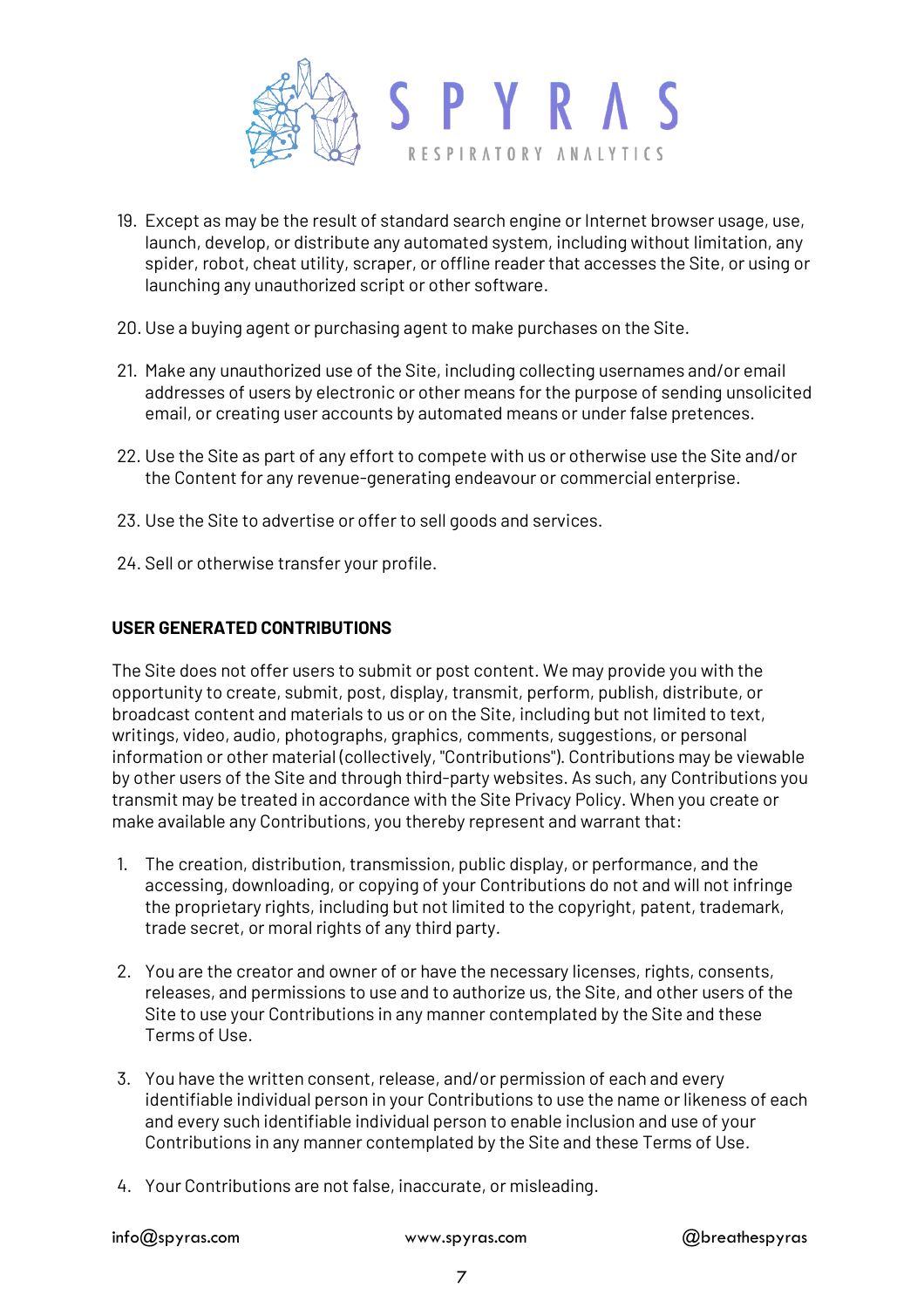

- 5. Your Contributions are not unsolicited or unauthorized advertising, promotional materials, pyramid schemes, chain letters, spam, mass mailings, or other forms of solicitation.
- 6. Your Contributions are not obscene, lewd, lascivious, filthy, violent, harassing, libelous, slanderous, or otherwise objectionable (as determined by us).
- 7. Your Contributions do not ridicule, mock, disparage, intimidate, or abuse anyone.
- 8. Your Contributions are not used to harass or threaten (in the legal sense of those terms) any other person and to promote violence against a specific person or class of people.
- 9. Your Contributions do not violate any applicable law, regulation, or rule.
- 10. Your Contributions do not violate the privacy or publicity rights of any third party.
- 11. Your Contributions do not violate any applicable law concerning child pornography, or otherwise intended to protect the health or well-being of minors;
- 12. Your Contributions do not include any offensive comments that are connected to race, national origin, gender, sexual preference, or physical handicap.
- 13. Your Contributions do not otherwise violate, or link to material that violates, any provision of these Terms of Use, or any applicable law or regulation.
- 14. Any use of the Site or the Marketplace Offerings in violation of the foregoing violates these Terms of Use and may result in, among other things, termination or suspension of your rights to use the Site and the Marketplace Offerings.

#### **CONTRIBUTION LICENSE**

You and Site agree that we may access, store, process, and use any information and personal data that you provide following the terms of the Privacy Policy and your choices (including settings).

By submitting suggestions or other feedback regarding the Site, you agree that we can use and share such feedback for any purpose without compensation to you.

We do not assert any ownership over your Contributions. You retain full ownership of all of your Contributions and any intellectual property rights or other proprietary rights associated with your Contributions. We are not liable for any statements or representations in your Contributions provided by you in any area on the Site. You are solely responsible for your Contributions to the Site and you expressly agree to exonerate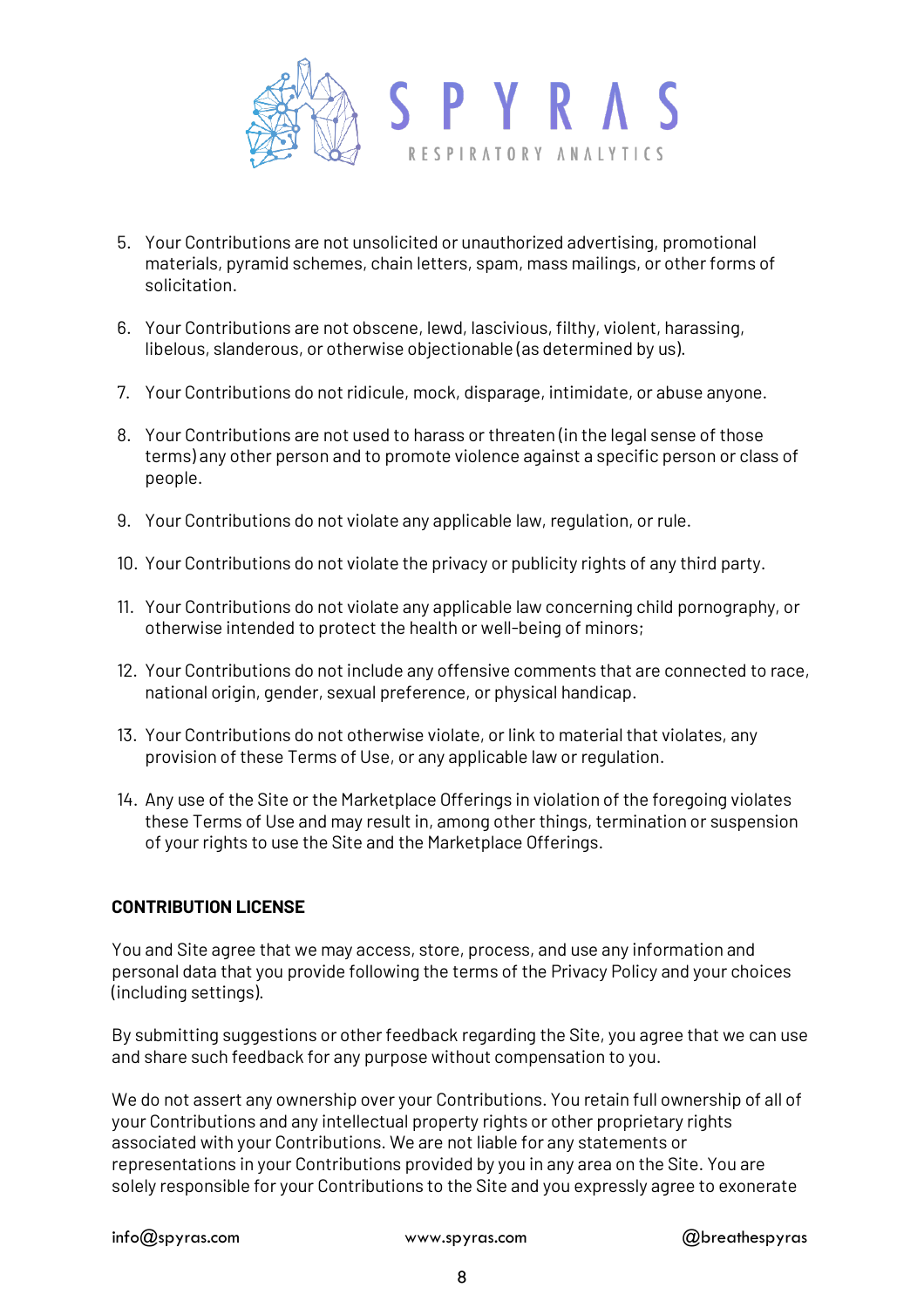

us from any and all responsibility and to refrain from any legal action against us regarding your Contributions.

### **SUBMISSIONS**

You acknowledge and agree that any questions, comments, suggestions, ideas, feedback, or other information regarding the Site or the Marketplace Offerings ("Submissions") provided by you to us are non-confidential and shall become our sole property. We shall own exclusive rights, including all intellectual property rights, and shall be entitled to the unrestricted use and dissemination of these Submissions for any lawful purpose, commercial or otherwise, without acknowledgment or compensation to you. You hereby waive all moral rights to any such Submissions, and you hereby warrant that any such Submissions are original with you or that you have the right to submit such Submissions. You agree there shall be no recourse against us for any alleged or actual infringement or misappropriation of any proprietary right in your Submissions.

## **SITE MANAGEMENT**

We reserve the right, but not the obligation, to: (1) monitor the Site for violations of these Terms of Use; (2) take appropriate legal action against anyone who, in our sole discretion, violates the law or these Terms of Use, including without limitation, reporting such user to law enforcement authorities; (3) in our sole discretion and without limitation, refuse, restrict access to, limit the availability of, or disable (to the extent technologically feasible) any of your Contributions or any portion thereof; (4) in our sole discretion and without limitation, notice, or liability, to remove from the Site or otherwise disable all files and content that are excessive in size or are in any way burdensome to our systems; and (5) otherwise manage the Site in a manner designed to protect our rights and property and to facilitate the proper functioning of the Site and the Marketplace Offerings.

### **PRIVACY POLICY**

We care about data privacy and security. Please review our Privacy Policy. By using the Site or the Marketplace Offerings, you agree to be bound by our Privacy Policy, which is incorporated into these Terms of Use. Please be advised the Site and the Marketplace Offerings are hosted in the United Kingdom. If you access the Site or the Marketplace Offerings from any other region of the world with laws or other requirements governing personal data collection, use, or disclosure that differ from applicable laws in the United Kingdom, then through your continued use of the Site, you are transferring your data to the United Kingdom, and you expressly consent to have your data transferred to and processed in the United Kingdom.

### **TERM AND TERMINATION**

info@spyras.com www.spyras.com @breathespyras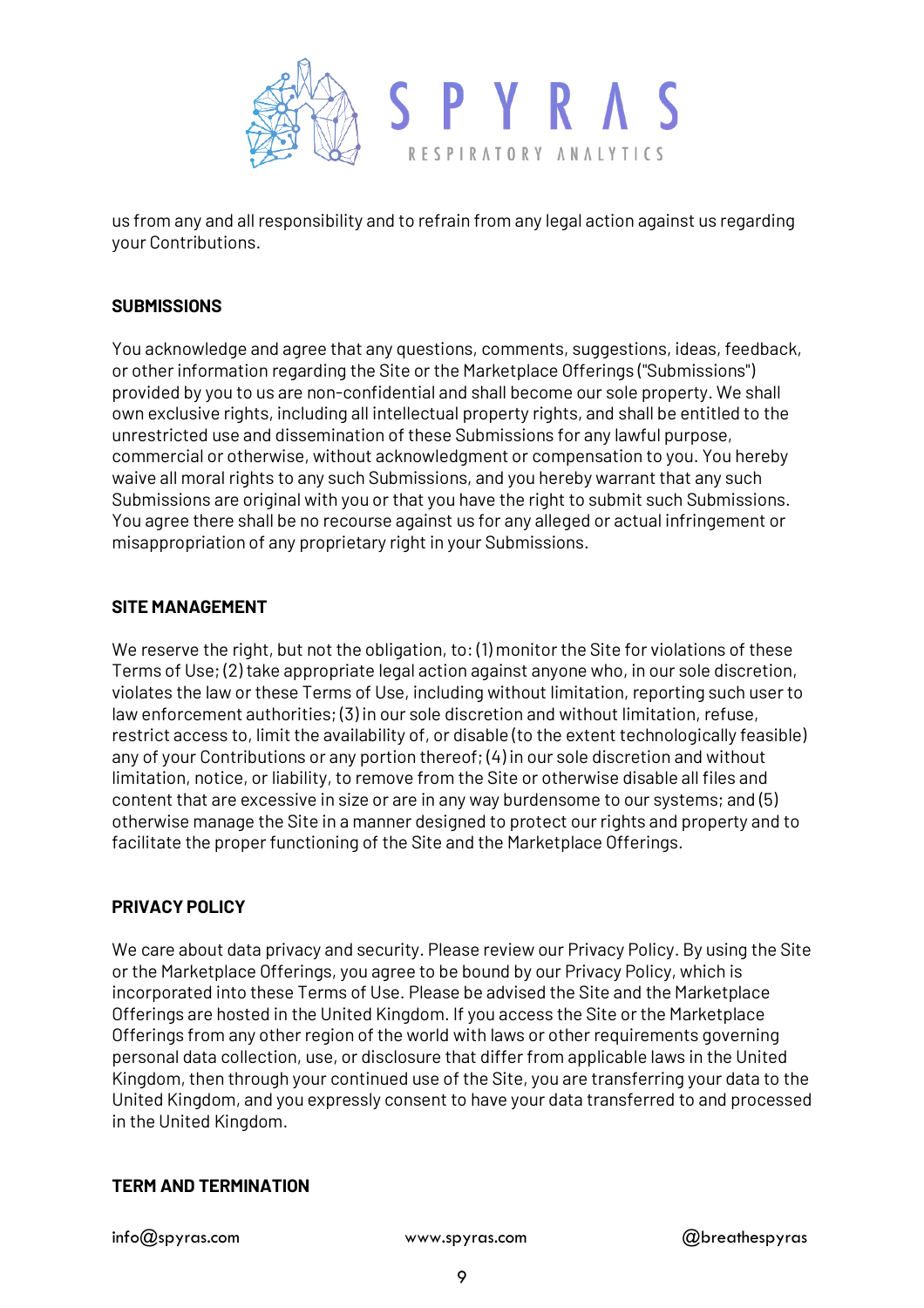

These Terms of Use shall remain in full force and effect while you use the Site. WITHOUT LIMITING ANY OTHER PROVISION OF THESE TERMS OF USE, WE RESERVE THE RIGHT TO, IN OUR SOLE DISCRETION AND WITHOUT NOTICE OR LIABILITY, DENY ACCESS TO AND USE OF THE SITE AND THE MARKETPLACE OFFERINGS (INCLUDING BLOCKING CERTAIN IP ADDRESSES), TO ANY PERSON FOR ANY REASON OR FOR NO REASON, INCLUDING WITHOUT LIMITATION FOR BREACH OF ANY REPRESENTATION, WARRANTY, OR COVENANT CONTAINED IN THESE TERMS OF USE OR OF ANY APPLICABLE LAW OR REGULATION. WE MAY TERMINATE YOUR USE OR PARTICIPATION IN THE SITE AND THE MARKETPLACE OFFERINGS OR DELETE ANY CONTENT OR INFORMATION THAT YOU POSTED AT ANY TIME, WITHOUT WARNING, IN OUR SOLE DISCRETION. If we terminate or suspend your account for any reason, you are prohibited from registering and creating a new account under your name, a fake or borrowed name, or the name of any third party, even if you may be acting on behalf of the third party. In addition to terminating or suspending your account, we reserve the right to take appropriate legal action, including without limitation pursuing civil, criminal, and injunctive redress.

# **MODIFICATIONS AND INTERRUPTIONS**

We reserve the right to change, modify, or remove the contents of the Site at any time or for any reason at our sole discretion without notice. However, we have no obligation to update any information on our Site. We also reserve the right to modify or discontinue all or part of the Marketplace Offerings without notice at any time. We will not be liable to you or any third party for any modification, price change, suspension, or discontinuance of the Site or the Marketplace Offerings.

We cannot guarantee the Site and the Marketplace Offerings will be available at all times. We may experience hardware, software, or other problems or need to perform maintenance related to the Site, resulting in interruptions, delays, or errors. We reserve the right to change, revise, update, suspend, discontinue, or otherwise modify the Site or the Marketplace Offerings at any time or for any reason without notice to you. You agree that we have no liability whatsoever for any loss, damage, or inconvenience caused by your inability to access or use the Site or the Marketplace Offerings during any downtime or discontinuance of the Site or the Marketplace Offerings. Nothing in these Terms of Use will be construed to obligate us to maintain and support the Site or the Marketplace Offerings or to supply any corrections, updates, or releases in connection therewith.

### **GOVERNING LAW**

These conditions are governed by and interpreted following the laws of the United Kingdom, and the use of the United Nations Convention of Contracts for the International Sales of Goods is expressly excluded. If your habitual residence is in the EU, and you are a consumer, you additionally possess the protection provided to you by obligatory provisions of the law in your country to residence. Spyras LTD and yourself both agree to submit to the non-exclusive jurisdiction of the courts of England, which means that you may make a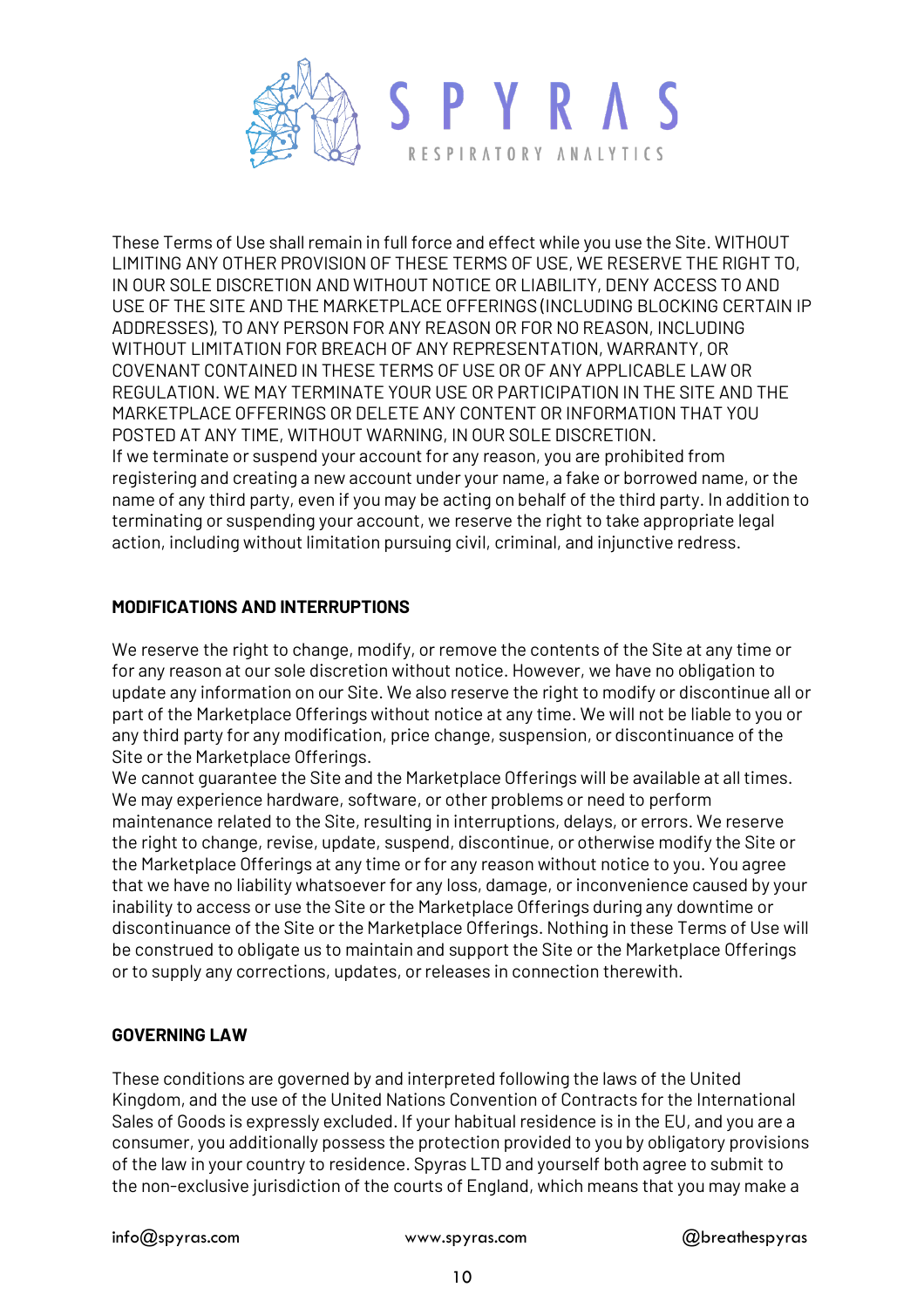

claim to defend your consumer protection rights in regards to these Conditions of Use in the United Kingdom, or in the EU country in which you reside.

### **CORRECTIONS**

There may be information on the Site that contains typographical errors, inaccuracies, or omissions that may relate to the Marketplace Offerings, including descriptions, pricing, availability, and various other information. We reserve the right to correct any errors, inaccuracies, or omissions and to change or update the information on the Site at any time, without prior notice.

### **DISCLAIMER**

The site is provided on an as-is and as-available basis. You agree that your use of the site services will be at your sole risk. To the fullest extent permitted by law, we disclaim all warranties, express or implied, in connection with the site and your use thereof, including, without limitation, the implied warranties of merchantability, fitness for a particular purpose, and non-infringement. We make no warranties or representations about the accuracy or completeness of the site's content or the content of any websites linked to this site and we will assume no liability or responsibility for any (1) errors, mistakes, or inaccuracies of content and materials, (2) personal injury or property damage, of any nature whatsoever, resulting from your access to and use of the site, (3) any unauthorized access to or use of our secure servers and/or any and all personal information and/or financial information stored therein, (4) any interruption or cessation of transmission to or from the site, (5) any bugs, viruses, trojan horses, or the like which may be transmitted to or through the site by any third party, and/or (6) any errors or omissions in any content and materials or for any loss or damage of any kind incurred as a result of the use of any content posted, transmitted, or otherwise made available via the site. We do not warrant, endorse, guarantee, or assume responsibility for any product or service advertised or offered by a third party through the site, any hyperlinked website, or any website or mobile application featured in any banner or other advertising, and we will not be a party to or in any way be responsible for monitoring any transaction between you and any third-party providers of products or services. As with the purchase of a product or service through any medium or in any environment, you should use your best judgment and exercise caution where appropriate.

### **LIMITATIONS OF LIABILITY**

In no event will we or our directors, employees, or agents be liable to you or any third party for any direct, indirect, consequential, exemplary, incidental, special, or punitive damages, including lost profit, lost revenue, loss of data, or other damages arising from your use of the site, even if we have been advised of the possibility of such damages.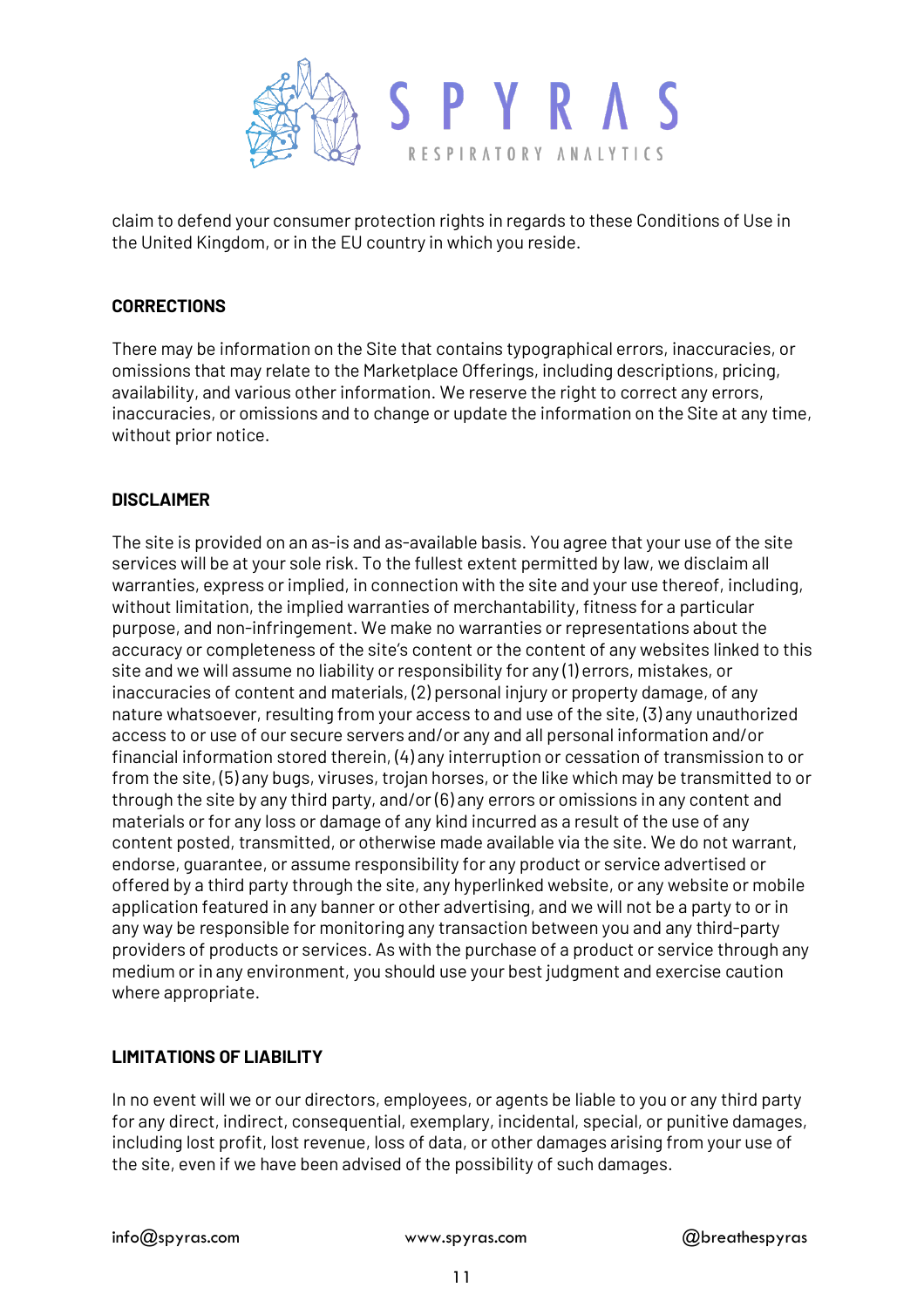

### **INDEMNIFICATION**

You agree to defend, indemnify, and hold us harmless, including our subsidiaries, affiliates, and all of our respective officers, agents, partners, and employees, from and against any loss, damage, liability, claim, or demand, including reasonable attorneys' fees and expenses, made by any third party due to or arising out of: (1) use of the Site; (2) breach of these Terms of Use; (3) any breach of your representations and warranties set forth in these Terms of Use; (4) your violation of the rights of a third party, including but not limited to intellectual property rights; or (5) any overt harmful act toward any other user of the Site with whom you connected via the Site. Notwithstanding the foregoing, we reserve the right, at your expense, to assume the exclusive defence and control of any matter for which you are required to indemnify us, and you agree to cooperate, at your expense, with our defence of such claims. We will use reasonable efforts to notify you of any such claim, action, or proceeding which is subject to this indemnification upon becoming aware of it.

### **USER DATA**

We will maintain certain data that you transmit to the Site for the purpose of managing the performance of the Site, as well as data relating to your use of the Site. Although we perform regular routine backups of data, you are solely responsible for all data that you transmit or that relates to any activity you have undertaken using the Site. You agree that we shall have no liability to you for any loss or corruption of any such data, and you hereby waive any right of action against us arising from any such loss or corruption of such data.

### **ELECTRONIC COMMUNICATIONS, TRANSACTIONS AND SIGNATURES**

Visiting the Site, sending us emails, and completing online forms constitute electronic communications. You consent to receive electronic communications, and you agree that all agreements, notices, disclosures, and other communications we provide to you electronically, via email and on the Site, satisfy any legal requirement that such communication be in writing. YOU HEREBY AGREE TO THE USE OF ELECTRONIC SIGNATURES, CONTRACTS, ORDERS, AND OTHER RECORDS, AND TO ELECTRONIC DELIVERY OF NOTICES, POLICIES, AND RECORDS OF TRANSACTIONS INITIATED OR COMPLETED BY US OR VIA THE SITE. You hereby waive any rights or requirements under any statutes, regulations, rules, ordinances, or other laws in any jurisdiction which require an original signature or delivery or retention of non-electronic records, or to payments or the granting of credits by any means other than electronic means.

#### **MISCELLANEOUS**

These Terms of Use and any policies or operating rules posted by us on the Site or in respect to the Site constitute the entire agreement and understanding between you and us. Our failure to exercise or enforce any right or provision of these Terms of Use shall not